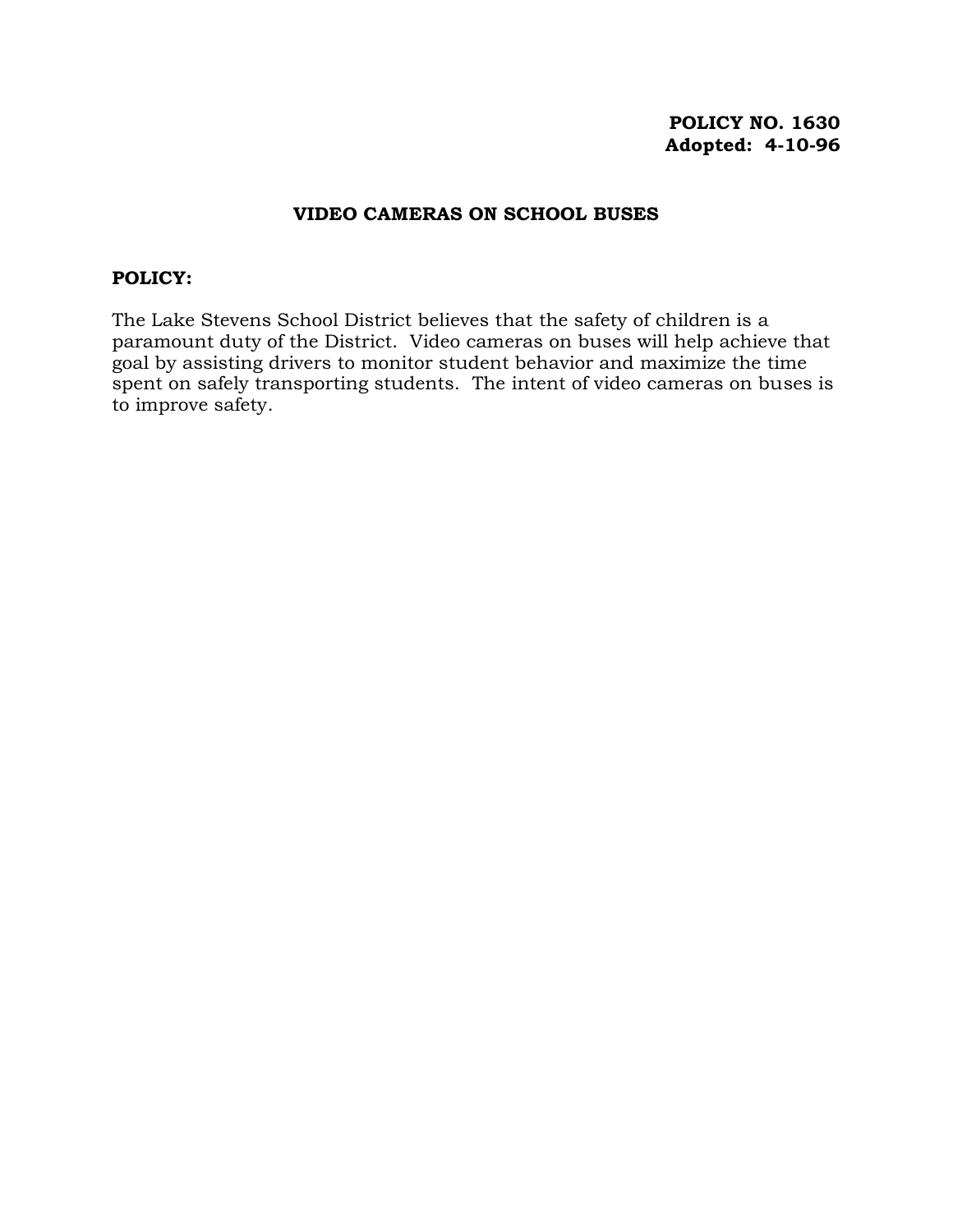**POLICY NO. 1630 Adopted: 4-10-96 Revised: 5-8-13 Revised: 3-11-20** 

## **VIDEO CAMERAS ON SCHOOL BUSES**

## **PROCEDURES:**

- 1. Each bus will be equipped with an electronic recording system.
- 2. The District will utilize electronic recording equipment in school buses as an administrative tool for student management and as an educational tool to enhance the performance of drivers.
- 3. All buses where electronic recording equipmant may be installed shall have signs notifying riders that they may be recorded.
- 4. Electronic recordings will not be used in the evaluation process or as evidence for disciplinary action against a driver except in the case of unlawful acts or alleged employee misconduct by a driver.
- 5. Electronic recordings may be used as evidence in the discipline of students.
- 6. Any time an electronic recording is used to support an employee or student disciplinary action, the recording shall be dated, labeled, and kept on file with the investigating office only. All other copies shall be destroyed after successful delivery to the investigating office. The investigating office will keep the electronic recording for up to three years after the incident.
- 7. Electronic recordings are public records and shall be made available for inspection or copying upon a public records request to the Public Records Officer and are subject to compliance with applicable laws.
- 8. Persons granted permission to view an electronic recording shall be limited to the Transportation Supervisor, driver, district/school building administrators, or parent/guardian of the student who is in the recording.
- 9. The viewing of an electronic recording will occur only at a school-related site or the Transportation Cooperative and in the presence of the Transportation Supervisor or his/her designee or a district or school administrator.